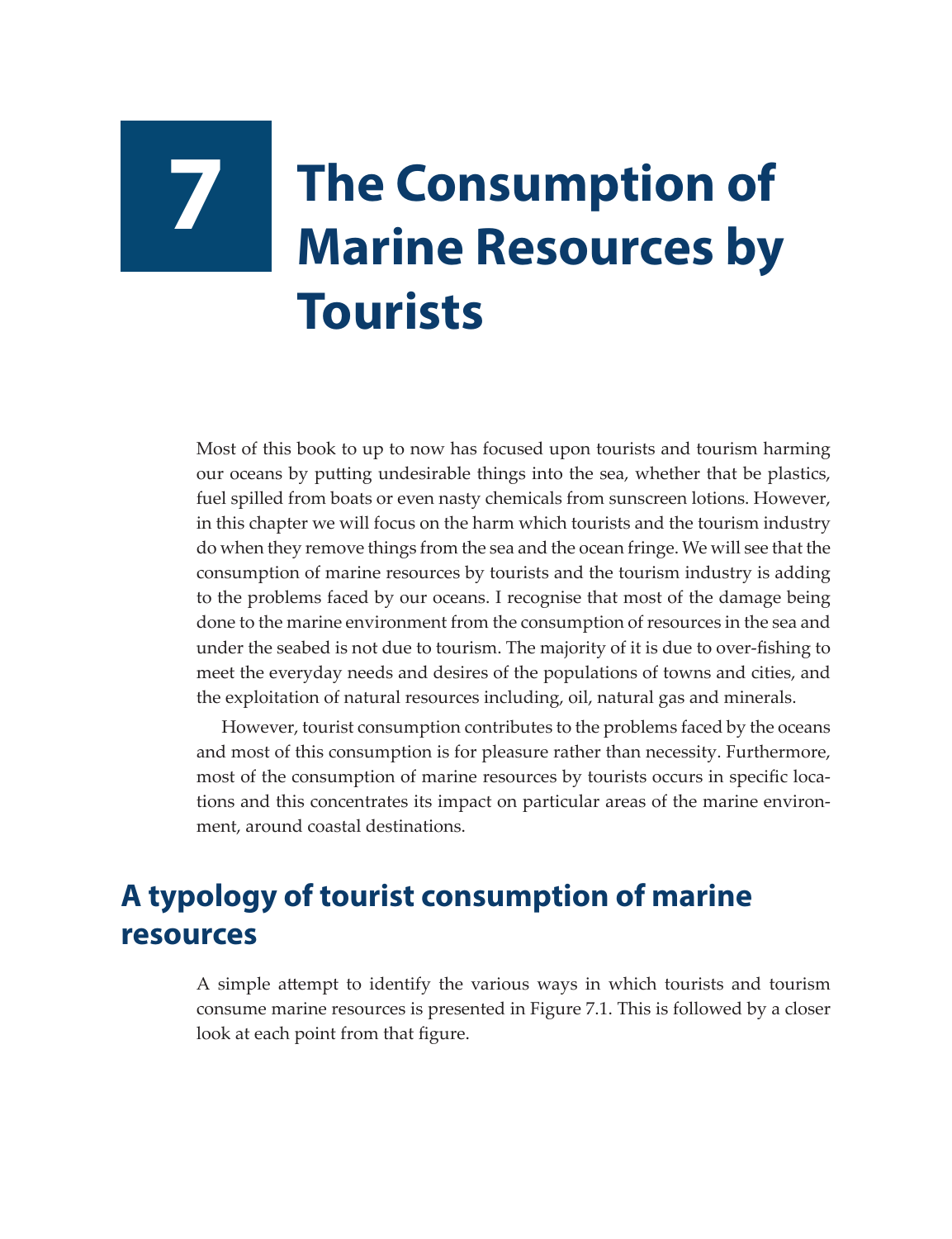

**Figure 7.1:** A simple typology of the ways in which tourists and tourism consume marine resources

## **Commercial fishing to meet the needs of tourists on vacation**

In many coastal destinations, tourists expect to have fish on the menu in local restaurants and their hotels, or be able to buy locally sourced fish and seafood to cook in their self-catering accommodation. This can put great pressure on the local fishing industry to meet this demand, which is highly seasonal. However, these seasons may not coincide with the times of the year which are most productive from the point of view of commercial fishermen. Furthermore, many coastal tourist destinations are found in areas where over-fishing has depleted fish stocks so that the amount of fish available is declining year on year. This is certainly the situation around the Mediterranean Sea, which every summer probably attracts more tourists than any other area of sea in the world.

A 2017 report from the Union for the Mediterranean painted a clear picture of the challenges faced in relation to fish stocks. The report noted that 80% of Mediterranean fish species were being fished at or above their levels of sustainability. This was in addition to a European Commission report, also from 2017, that suggested that 93% of Mediterranean fish species were being over-fished. At the same time the report noted that international tourism alone in the region had grown from 58 million visits in 1970 to more than 350 million in 2016. It also noted that just five countries around the Mediterranean accounted for 80% of these tourists, suggesting that there is further scope for growth, particularly in the countries that fringe the southern half of the Mediterranean Sea. (Union for the Mediterranean, 2017).